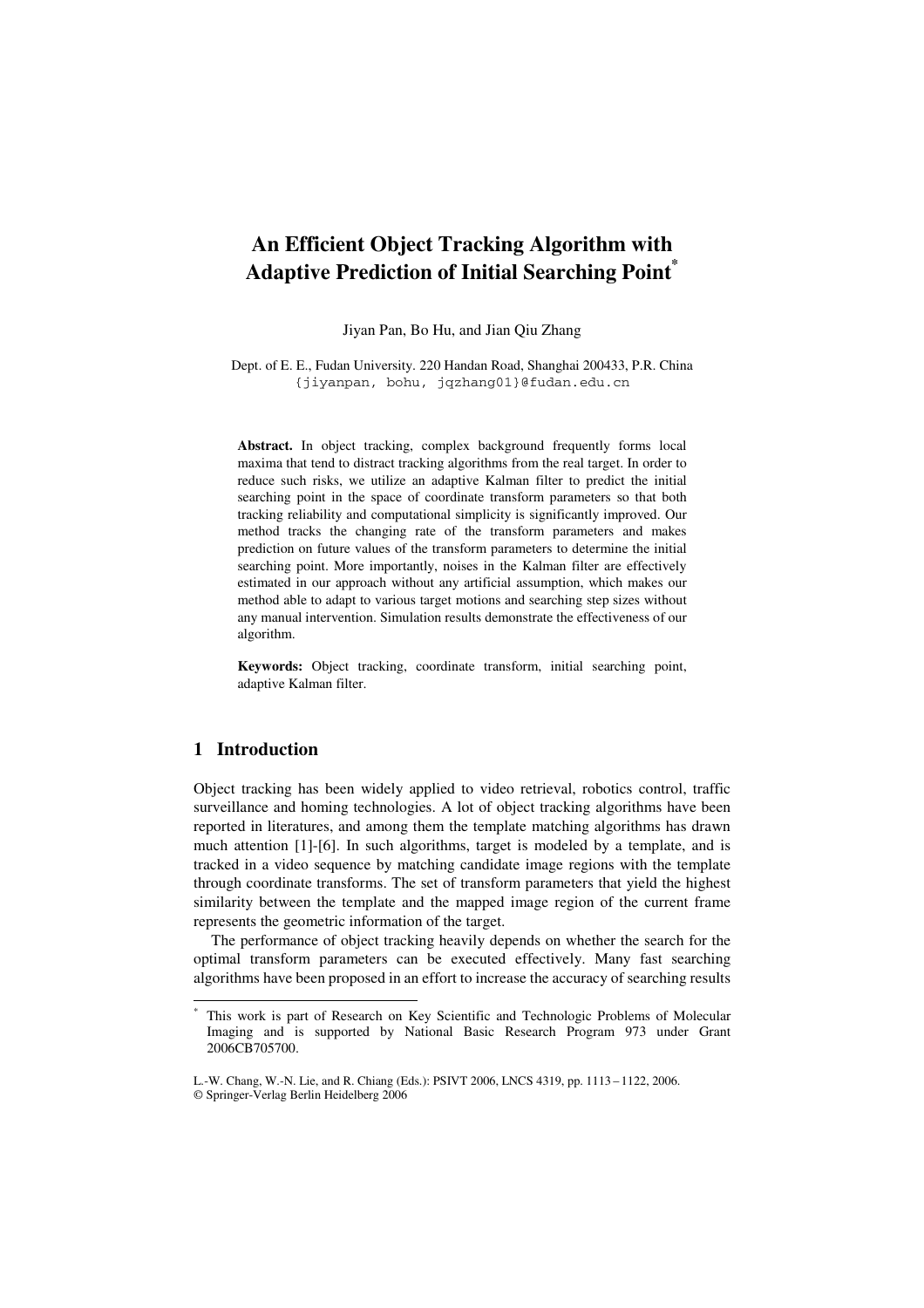while reducing computational complexity. Typical algorithms include Three Step Search (TSS) [7], 2D-Log Search (2DLS) [8], Block-based Gradient Descent Search (BBGDS) [9], and Lucas-Kanade algorithm [1].

For all the algorithms mentioned above, the distraction of local minima is always a serious problem frequently leading to the failure to find the real coordinate transform parameters. Ideally, the image region where real target occupies in the current frame should render the largest similarity measure and therefore unambiguously make itself stand out against the other parts of the frame. When background is cluttered, however, some nearby objects also generate comparable similarity measure and hence confuse tracking algorithms. When searching for optimal coordinate transform parameters, tracking algorithms frequently find themselves trapped into local maxima produced by background objects and other interferences.

Such a situation can be improved by predicting the initial searching point in the space of transform parameters for the next frame and reducing searching range to ensure unimodalilty of the similarity measure. Since most local maxima in the transform parameter space reside some distance from the global maximum where the target locates, the risk of being trapped into local maxima can be substantially reduced if the initial searching point is in the close vicinity of the global maximum. This requires a good prediction of the geometric status of the target in each frame.

In the realm of object tracking, Kalman filters have been used in literatures [6], [11], [12], but few of them serve the purpose of predicting the initial searching point and enhancing tracking performance for the next frame. Besides, the model noises are fixed and determined empirically. In this paper, we propose an approach which employs Kalman filter to track the changing rate of the transform parameters instead of directly filtering their values. Then we select the predicted parameters as the initial searching point for the next frame. More importantly, after analyzing the cause of the model noises in the Kalman filter, we propose an effective method to estimate the power of those noises. As a result, the Kalman filter in our approach can automatically adapt to various target motions and searching step sizes. Experimental results indicate that the proposed method can achieve extremely high accuracy of predicting parameters and hence a significant decrease in the risk of being distracted by background interferences, as well as a considerable drop in computational burden.

The remainder of this paper is organized as follows. Section II focuses on the adaptive Kalman prediction of the initial searching point in the transform parameter space after a brief review of object tracking algorithms based on template matching. Experimental results are included in Section III. The paper is concluded in Section IV.

## **2 Adaptive Prediction of the Initial Searching Point**

## **2.1 Object Tracking Based on Template Matching**

The object (or target) to be tracked is characterized by an image called template which is generally extracted from the first frame of a video sequence. In subsequent frames of the video sequence, the template is mapped to the coordinate system of the frames by coordinate transforms. A searching algorithm tries various combinations of transform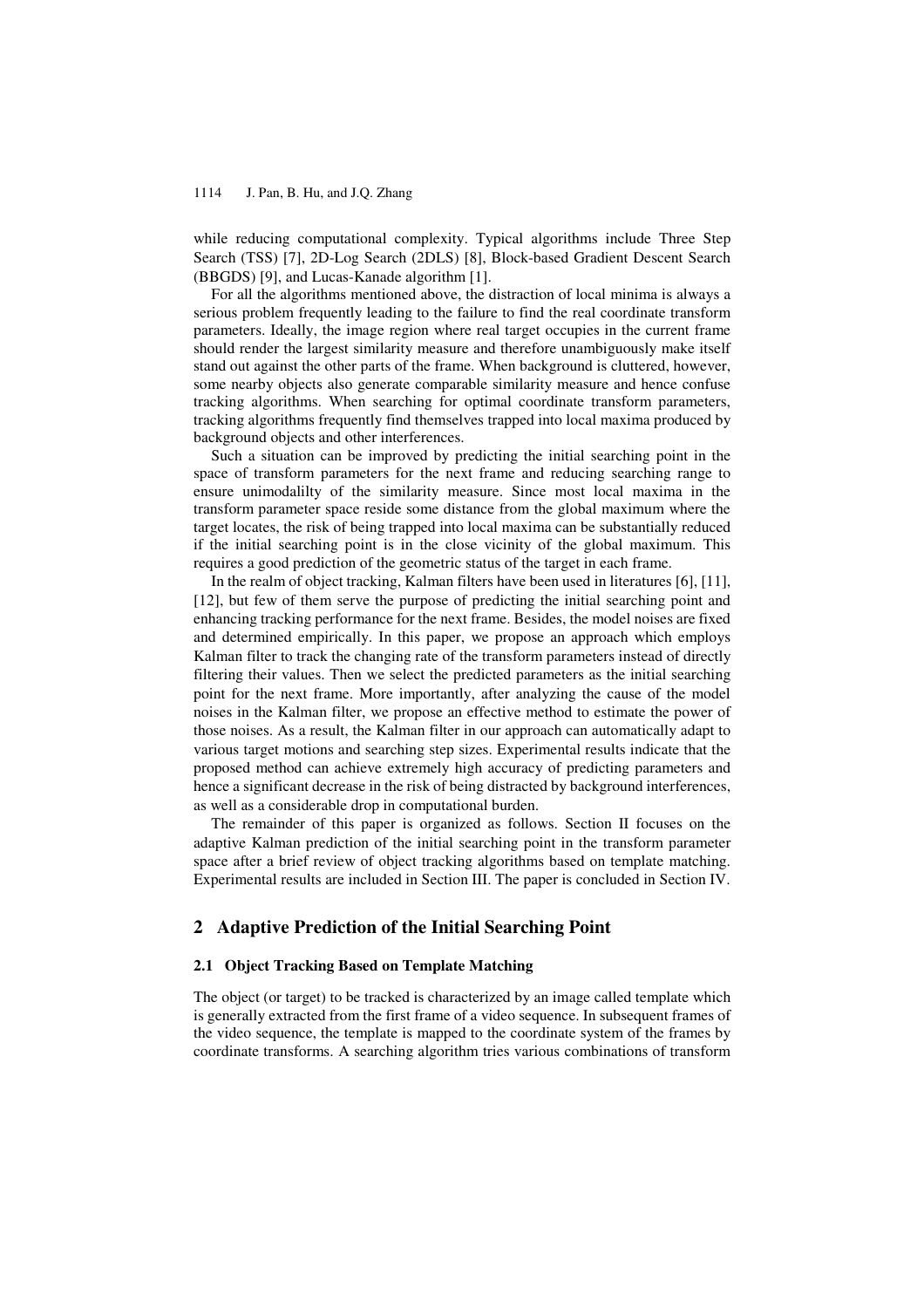parameters to find a set of transform parameters that maximize the similarity between the template and the mapped region of the current frame:

$$
\mathbf{a}_m = \arg\max_{\mathbf{a}} \quad \sin\{I[\varphi(\mathbf{x};\mathbf{a})], T(\mathbf{x})\} \tag{1}
$$

where  $T(x)$  is the grey scale value of a template pixel located at x in the template coordinate system,  $I(\mathbf{v})$  is the grey scale value of a frame pixel located at  $\mathbf{v}$  in the frame coordinate system,  $\varphi(\mathbf{x}; \mathbf{a})$  is the coordinate transform with parameter vector  $\mathbf{a}$ , sim{*I*,*T*} is a function that measures the degree of similarity between images *I* and *T*. Typical examples of sim{*I*,*T*} include the normalized linear correlation or the inverse of SSD (sum of squared difference) between *I* and *T* [13].  $a_m$  is the transform parameter vector that the searching algorithm assumes to be the one corresponding to correct geometric information of the target.

The type of the coordinate transform is determined by its parameter vector *a*. For the coordinate transform that consists of translation, scaling and rotation, *a* has four components and  $\varphi(x; a)$  can be written as

$$
\varphi(\mathbf{x};\mathbf{a}) = a_1 \begin{bmatrix} \cos a_2 & \sin a_2 \\ -\sin a_2 & \cos a_2 \end{bmatrix} \begin{bmatrix} x \\ y \end{bmatrix} + \begin{bmatrix} a_3 \\ a_4 \end{bmatrix}.
$$
 (2)

Generally speaking, *φ*(*x*;*a*) can have arbitrarily large number of parameters and hence describe extremely complex object motions. Yet the model described by (2) is sufficient for most real-world tracking applications.

#### **2.2 Predicting the Initial Searching Point**

In order to predict the initial searching point in the transform parameter space, possible value of each transform parameter in the next frame has to be predicted. Since the frame rate is relatively high, we can reasonably assume the changing rate of each parameter does not alter abruptly over adjacent frame intervals. What brings uncertainty to the changing rate is the influence of arbitrary motion of the target. Such an influence brings about fluctuation of the changing rate of the transform parameters, and thus can be regarded as noise. We employ an adaptive Kalman filter to track the changing rate of the parameters. Such a method is especially instrumental in predicting, not just smoothing, the geometric status of the target. Since different transform parameters describe independent aspects of target motion, they can be predicted separately. The discussion below therefore focuses on one parameter alone and it can be applied to the other parameters trivially.

The state transition equation and the measurement equation for the changing rate of a coordinate transform parameter *a* are

$$
v(n) = v(n-1) + u(n-1) \tag{3}
$$

$$
v_m(n) = v(n) + w(n) \tag{4}
$$

where  $v(n)$  is the changing rate of the parameter defined as  $a(n)$ - $a(n-1)$ ,  $v_m(n)$  is the measured changing rate of the parameter, which is actually the increment of the result of parameter search in (1),  $u(n)$  is the cause of the fluctuation of  $v(n)$  and is white with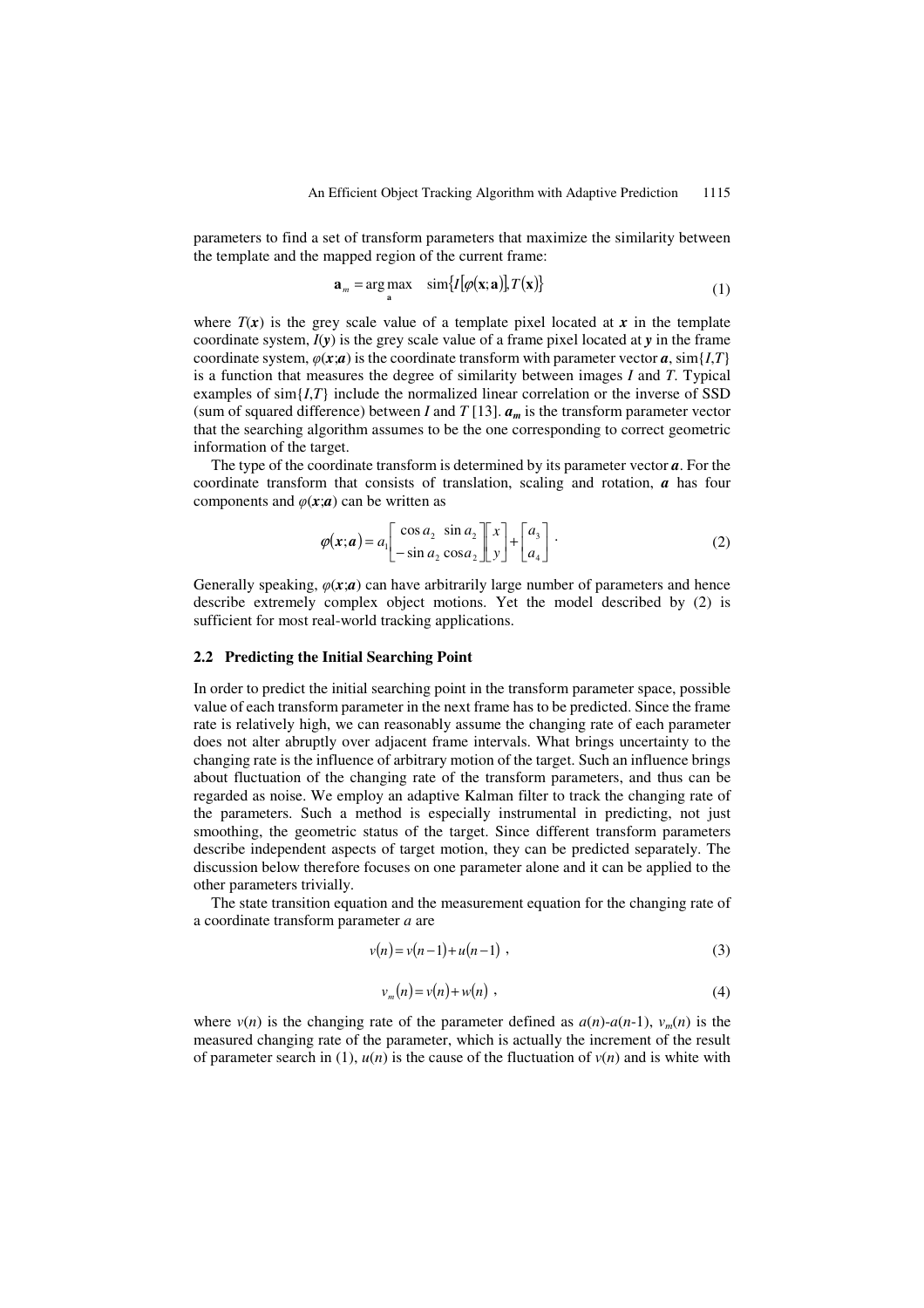the power of  $\sigma_u^2(n)$ , and  $w(n)$  is the measurement noise resulting from the limit in the precision of the searching step size for the parameter *a*. It is also white, with the power of  $\sigma_w^2(n)$ .

Suppose  $\hat{v}_p(n)$  is the prediction of *v* after the measurement up to frame *n*-1 is available, and  $\hat{v}_r(n)$  is the estimate of *v* after the measurement up to frame *n* is acquired. If  $e_p(n)$  denotes the prediction error of *v* and  $e_p(n)$  represents the estimation error of *v*, the following equations hold:

$$
v(n-1) = \hat{v}_E(n-1) + e_E(n-1) \tag{5}
$$

$$
v(n) = \hat{v}_P(n) + e_P(n) \tag{6}
$$

Since the state transition coefficient in (3) is one, the estimate of  $\nu$  at frame *n*-1 serves as the prediction of *v* at frame *n*:

$$
\hat{v}_P(n) = \hat{v}_E(n-1) \tag{7}
$$

From (3), and (5) to (7), the relationship between the prediction and the estimation errors can be derived:

$$
e_P(n) = e_E(n-1) + u(n-1) \tag{8}
$$

As  $e<sub>E</sub>(n-1)$  is uncorrelated with  $u(n-1)$ , the additive relationship remains for the power of the signals in (8):

$$
\sigma_p^2(n) = \sigma_E^2(n-1) + \sigma_u^2(n-1)
$$
\n(9)

Where  $\sigma_P^2$  and  $\sigma_E^2$  are the power of prediction error and estimation error, respectively.

According to the theory of Kalman filtering [10], the optimal Kalman gain can be expressed as

$$
G(n) = \frac{1}{1 + \sigma_w^2(n)/\sigma_p^2(n)}\tag{10}
$$

where the increase in the prediction error or the decrease in the measurement noise will lead to the rise in the Kalman gain.

After the measured value of  $\nu$  is obtained at frame  $n$ , the estimated value of it can be calculated using its predicted value and the Kalman-gain-weighted innovation:

$$
\hat{\nu}_E(n) = \hat{\nu}_P(n) + G(n)[\nu_m(n) - \hat{\nu}_P(n)] \n= \hat{\nu}_P(n) + G(n)\alpha(n)
$$
\n(11)

where  $\alpha(n) = v_m(n) - \hat{v}_p(n)$  is the innovation at frame *n*.

Updating the estimate of *v* leads to the renewal of estimation error as

$$
\sigma_E^2(n) = [1 - G(n)] \sigma_P^2(n). \tag{12}
$$

(7) and (9) to (12) form a complete iteration to update the prediction of *v*.

After the predicted value of *v* for frame  $n+1$  is obtained by applying (7) after (11), the prediction of *a* at frame *n*+1 can be written as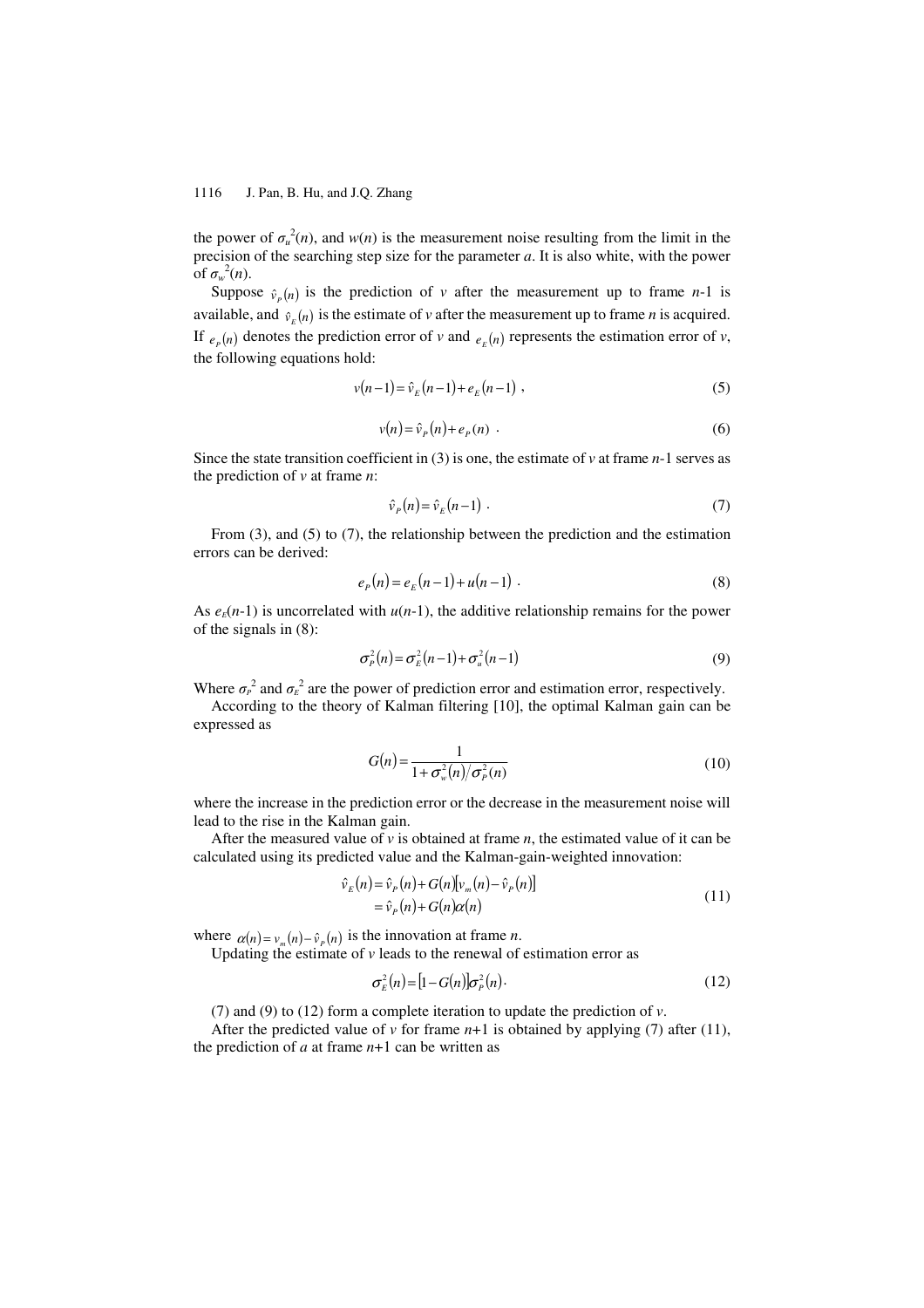$$
\hat{a}_P(n+1) = a_m(n) + \hat{v}_P(n+1)
$$
\n(13)

where  $\hat{a}_p(n+1)$  is the prediction of *a* at frame *n*+1, and  $a_m(n)$  is the searching result of *a* at frame *n*.  $\hat{a}_{\rho}(n+1)$  is usually very close to the real value of  $a(n+1)$  and the initial searching point for *a* is therefore selected as  $\hat{a}_p(n+1)$ .

## **2.3 Estimating the Power of the Model Noises**

Although the equations listed above seem to have solved our problem, the power of the two model noises,  $\sigma_u^2(n)$  and  $\sigma_w^2(n)$ , remain to be estimated. Correct evaluation of them plays a key role in obtaining a proper Kalman gain and thus directly determines the performance of the Kalman filter. In the remainder of this section we would like to describe our approach to estimate  $\sigma_u^2(n)$  and  $\sigma_w^2(n)$ .

As is mentioned before, the measurement noise is caused by the non-infinitesimal searching step size in looking for the optimal coordinate transform parameters. For simplicity of notation, we denote  $a(n)$  as  $a_n$ . Suppose the step size for searching the parameter  $a_n$  is  $\Delta$ , and the searching result is  $a_{m,n}$ . It is reasonable to assume that the true value of  $a_n$  is uniformly distributed over an interval of  $\Delta$  centered at  $a_{m,n}$ ; that is, the density of the true value of  $a_n$  is

$$
p_n(a_n) = \begin{cases} 1/\Delta, & |a_n - a_{m,n}| \le \Delta/2 \\ 0, & \text{elsewhere} \end{cases}
$$
 (14)

The power of searching error of  $a_n$  can be expressed as follows:

$$
\sigma_a^2 = E\Big\{ (a_{m,n} - a_n)^2 \Big\}
$$
  
= 
$$
\int_{-\infty}^{\infty} (a_{m,n} - a_n)^2 p_n(a_n) da_n
$$
  
= 
$$
\int_{a_{m,n} - \Delta/2}^{a_{m,n} + \Delta/2} (a_{m,n} - a_n)^2 \frac{1}{\Delta} da_n
$$
  
= 
$$
\frac{\Delta^2}{12}
$$
 (15)

Since  $v(n)$  is the changing rate of  $a_n$ , it is evident that

$$
v(n) = a_n - a_{n-1},
$$
\n(16)

$$
v_m(n) = a_{m,n} - a_{m,n-1}.
$$
\n(17)

Taking (4), (16) and (17) into consideration, we can derive the power of measurement noise  $\sigma_w^2(n)$  as follows:

$$
\sigma_w^2 = \mathbb{E}\{w^2(n)\} = \mathbb{E}\{(\nu_m(n) - \nu(n))^2\}
$$
  
=  $\mathbb{E}\{(a_{m,n} - a_n)^2\} + \mathbb{E}\{(a_{m,n-1} - a_{n-1})^2\}$  (18)  
-  $2\mathbb{E}\{(a_{m,n} - a_n)(a_{m,n-1} - a_{n-1})\}$ 

As the parameter searching processes at different frames are uncorrelated, the cross term of (18) is zero. Considering (15), we can reduce (18) to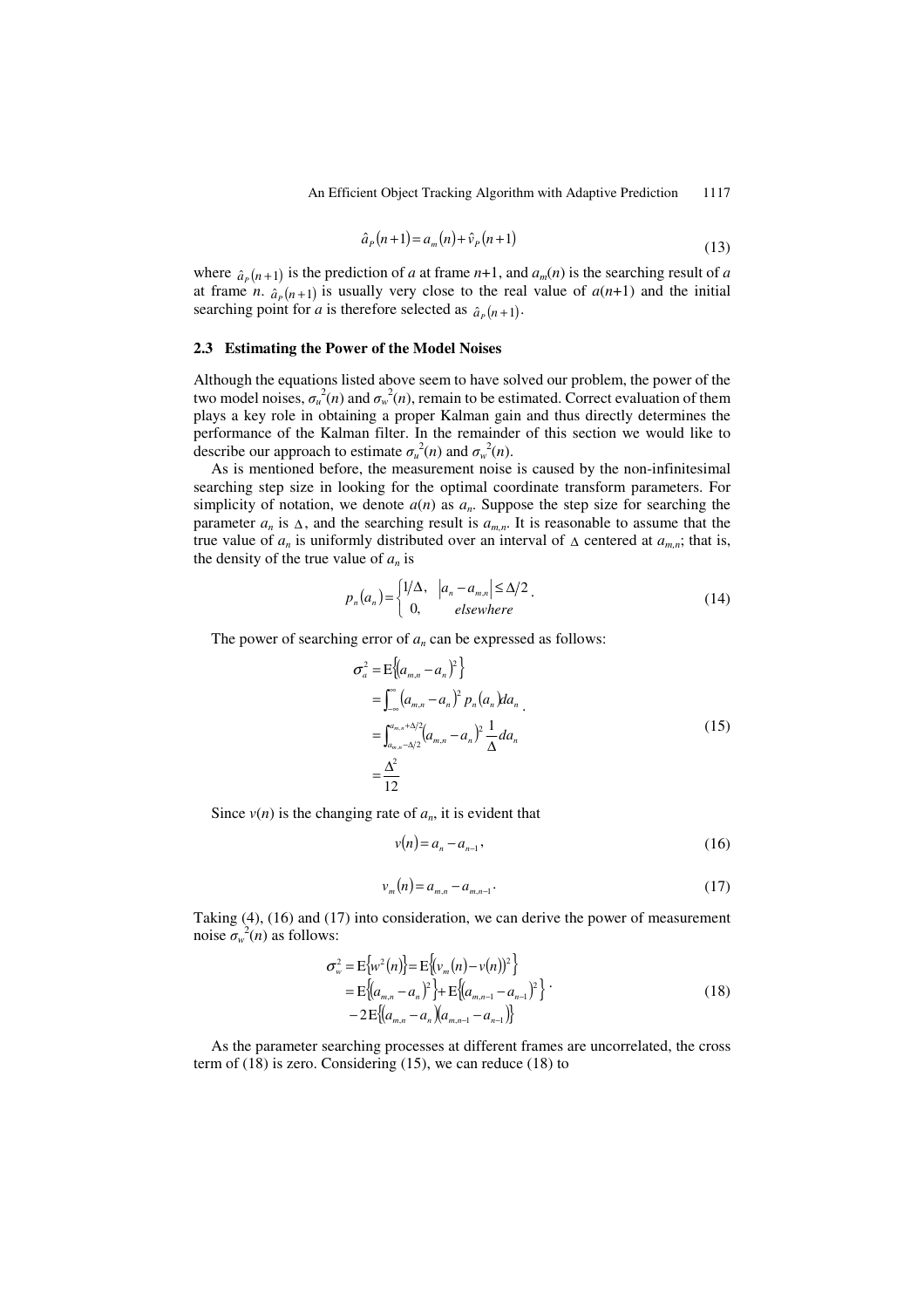$$
\sigma_w^2 = \mathbb{E}\Big\{(a_{m,n} - a_n)^2\Big\} + \mathbb{E}\Big\{(a_{m,n-1} - a_{n-1})^2\Big\} = \frac{\Delta^2}{12} + \frac{\Delta^2}{12} = \frac{\Delta^2}{6} \tag{19}
$$

From (19) we can infer that having a finer searching step size can reduce the power of the measurement noise, which is just as expected.

The estimation of  $\sigma_u^2(n)$ , however, is not as straightforward since the motion of the target can be arbitrary. Yet we can still acquire its approximate value by evaluating the power of the innovation  $\alpha(n)$ . Considering (3), (4), (5) and (7) simultaneously, one can immediately get the following equation which relates the innovation with the estimation error and the two model noises:

$$
\alpha(n) = e_E(n-1) + u(n-1) + w(n) \tag{20}
$$

The uncorrelatedness among the right-hand terms in (20) yields

$$
\sigma_{\alpha}^2(n) = \sigma_{E}^2(n-1) + \sigma_{u}^2(n-1) + \sigma_{w}^2(n)
$$
\n(21)

where  $\sigma_a^2(n)$  is the power of the innovation and can be approximated as

$$
\sigma_{\alpha}^{2}(n) = \frac{1}{N} \sum_{k=n-N+1}^{n} [v_{m}(k) - \hat{v}_{p}(k)]^{2} \quad . \tag{22}
$$

*N* is the number of frames over which the power of the innovation is averaged to obtain its approximate expectation.

Combining (19), (21) and (22), we can acquire the estimation of  $\sigma_u^2(n)$  as follows:

$$
\sigma_u^2(n) = \frac{1}{N} \sum_{k=n-N+2}^{n+1} [v_m(k) - \hat{v}_p(k)]^2 - \sigma_E^2(n) - \frac{\Delta^2}{6}
$$
 (23)

Where  $\sigma_E^2(n)$  is calculated online in the iterations of Kalman filtering.

So far we have derived the expressions for estimating the power of the two model noises. By doing so, we do not have to assign any empirical values to those noises as most conventional approaches do. As a result, the method we have proposed can be applied to video sequences with various characteristics of target motion and searching algorithms with different searching step sizes, without any need to tune the Kalman filter manually.

The last step remaining is to initialize the filter. Since we have no information regarding target motion at the very beginning, it is natural to set the initial values of both  $\hat{v}_F$  and  $\sigma_F^2$  to be zero:

$$
\hat{v}_E(0) = 0 \; , \; \sigma_E^2(0) = 0 \; . \tag{24}
$$

# **3 Experimental Results**

In order to examine how the adaptive prediction of the initial searching point in the transform parameter space can improve the performance of object tracking, we compare the tracking results of two algorithms that are exactly the same in every other aspect except that the first algorithm selects the transform parameters predicted by our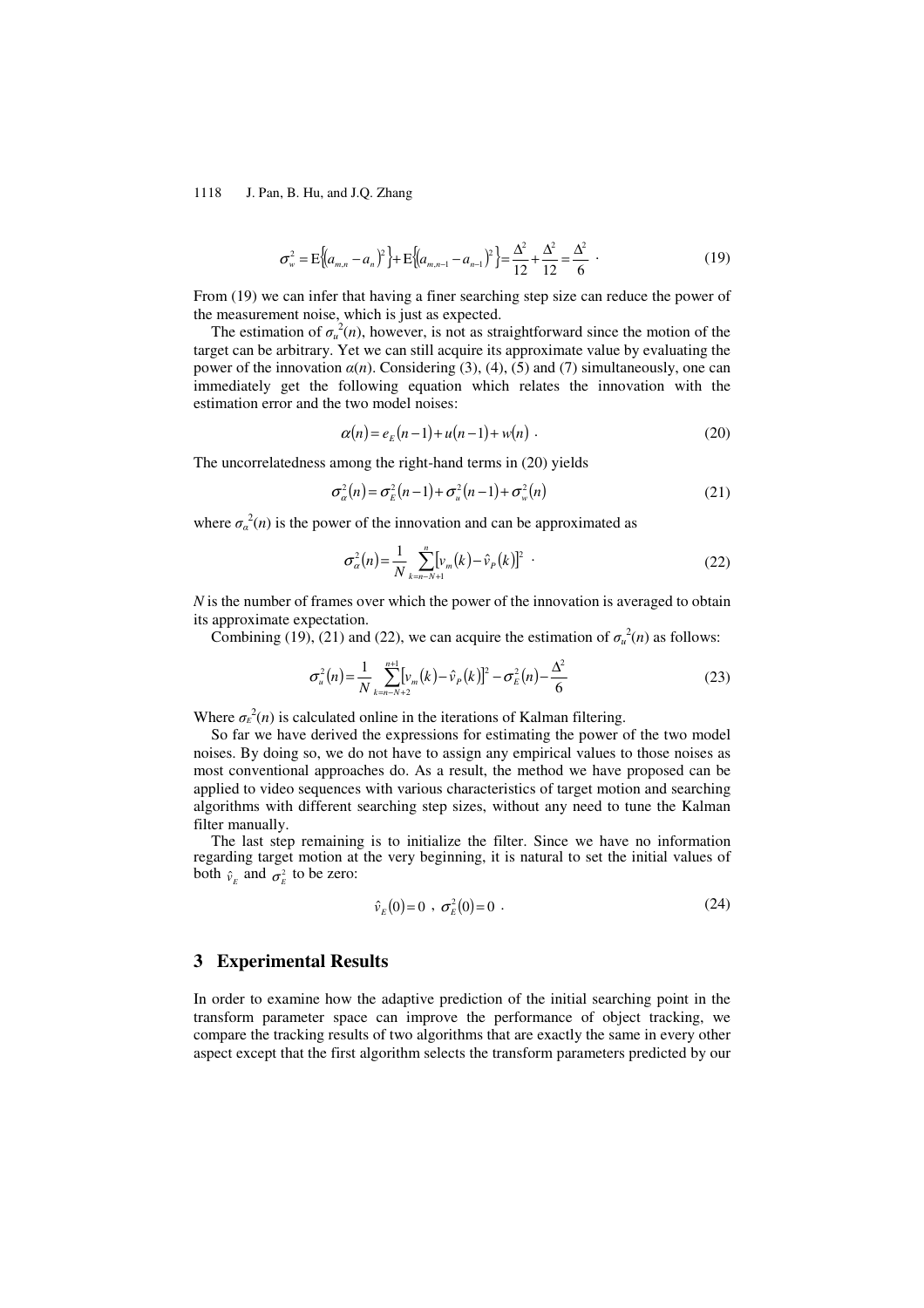proposed method as the initial searching point for the next frame, and the other algorithm just takes the parameters found in the current frame as the initial searching point for the next frame. For simplicity, we denote the algorithm with adaptive prediction of initial searching point as Algorithm 1, and the other one is represented by Algorithm 2. The model of object motion includes translation and scaling. In both algorithms, the searching step size is 1 pixel for horizontal location and vertical location, and 0.05 for scale. Both algorithms select the inverse of SSD as the similarity function [2], and use gradient descent search algorithm to look for optimal transform parameters. Adaptive Kalman appearance filter is employed to update the template.

Figs. 1 to 3 illustrate how well our proposed method predicts the coordinate transform parameters in the next frame. We apply Algorithm 1 to a video sequence where the target undergoes much motion both in spatial locations and scales. Both actual and predicted values of the coordinate transform parameters for every frame are plotted in the same figure.

It can be seen from the figures that our method gives a very precise prediction of what the parameters are going to be in the next frame. The average distance between the initial searching point and the actual point in transform parameter space reduces from 2.7398 to 0.9632 when we use Algorithm 1 instead of Algorithm 2. Such a significant drop in the searching distance is extremely beneficial to tracking algorithms in terms of enhancing tracking stability and decreasing computational burden, as will be demonstrated in the following experimental results.

Fig. 4 and Fig. 5 exemplify considerable improvement of tracking stability when using the adaptive prediction of the initial searching point. When the initial searching point is much closer to the actual point in transform parameter space, tracking algorithms are less likely to be distracted by local maxima resulting from cluttered background, similar objects, or other interferences. This fact is confirmed by our experiments in which we deliberately choose a video sequence that has a vehicle running on a dark road at night. Due to the darkness, the vehicle is blurred and is somewhat similar to the road. When we apply Algorithm 2 to track the vehicle, it is not long before the algorithm loses the target because of being distracted by interferences from the road, as is shown in Fig. 4. Algorithm 1, however, successfully locks on the target throughout the sequence as is demonstrated in Fig. 5. The region in the lower right corner of each frame is the overlapped template.

Computational burden can also be greatly saved by the adaptive prediction of the initial searching point. Since the distance between the initial searching point and the final result point is substantially reduced, it takes searching algorithms in (1) much fewer trials to reach a final status, and computational complexity is therefore considerably reduced. Fig. 6 shows the parameter searching trial times of both algorithms. The right chart of Fig. 6 demonstrates the case where target has relatively high motion. The saving of computational burden is as high as 66.8%. Even in the case where target has low motion that is illustrated in the left chart of Fig. 6, Algorithm 1 can still lower computational complexity by 27.1%.

Since only scalar calculations are involved in the adaptive Kalman prediction of the initial searching point, the proposed algorithm can be implemented real time at a rate of 30fps using C codes on a Pentium-4 1.7GHz PC.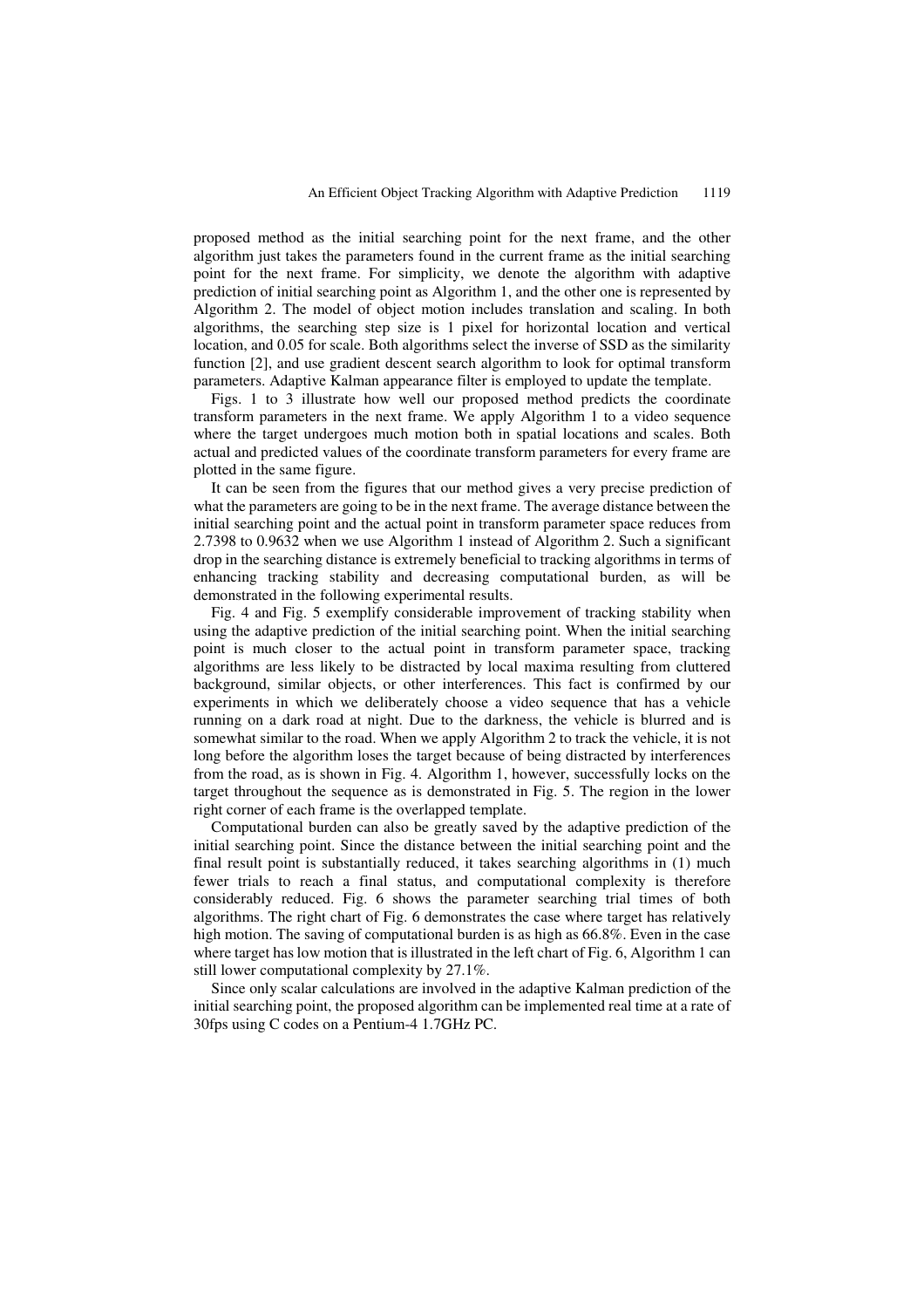

**Fig. 1.** Curves of the horizontal location of the target. The curve with circles represents the actual horizontal target location of every frame, and the curve with crosses depicts the predicted horizontal target location before every new frame is input.



**Fig. 2.** Curves of the vertical location of the target. The meanings of different types of curves are the same as in Fig. 1.



**Fig. 3.** Curves of the target scale. The meanings of different types of curves are the same as in Fig. 1.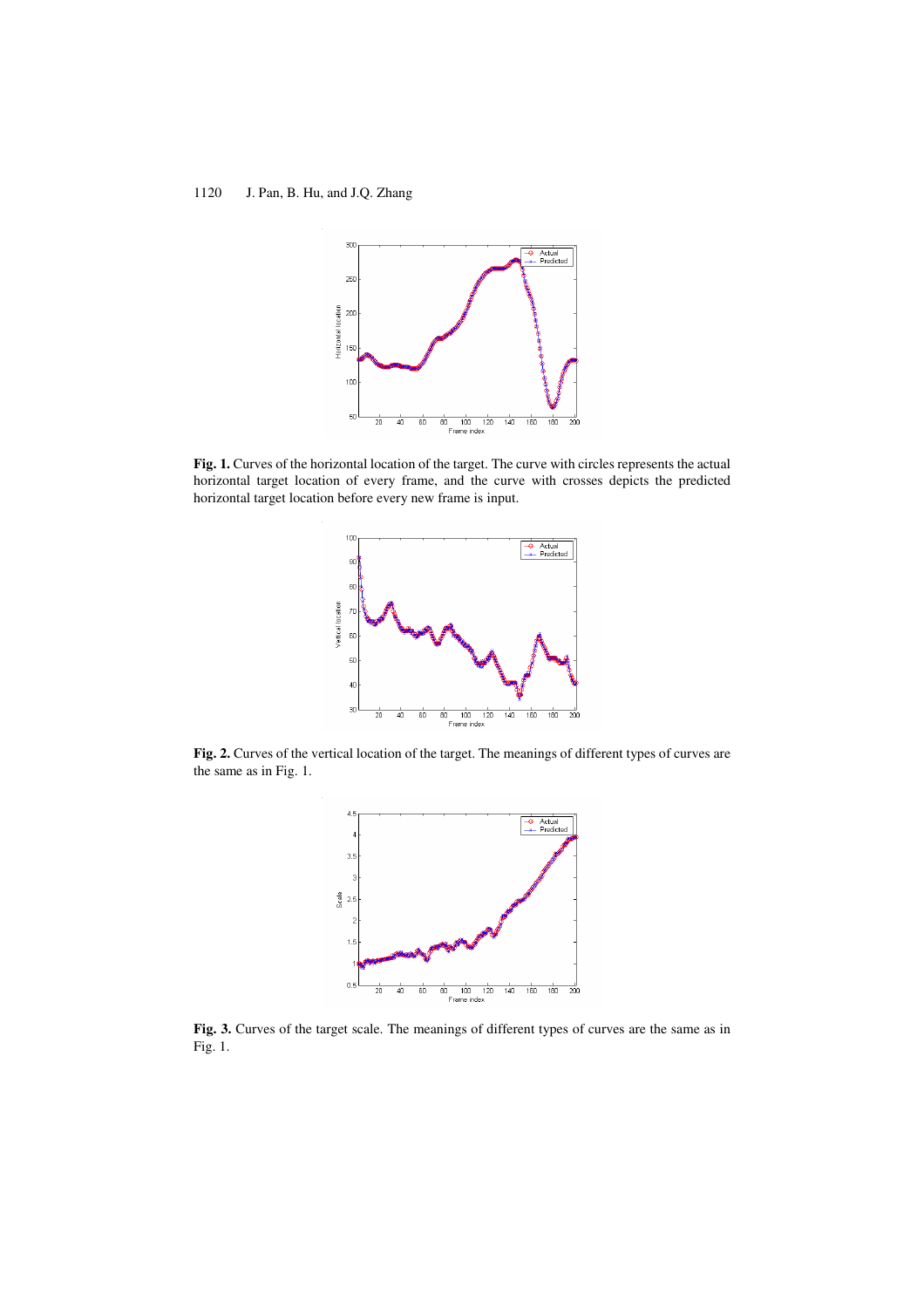

**Fig. 4.** Algorithm 2 fails to keep track of the vehicle when facing strong interferences from the background. Frame 1, frame 23 and frame 50 are displayed from left to right.



**Fig. 5.** Algorithm 1 tracks the vehicle perfectly all the time in spite of the existence of strong interferences from the background. Frame 1, frame 23 and frame 50 are displayed from left to right.



**Fig. 6.** Curves of parameter searching trial times over frame indices. The curves with circles show the result of Algorithm 2, and the curves with crosses illustrate the result of Algorithm 1. The left chart demonstrates the case where target has low motion, and the right chart, high motion.

# **4 Conclusion**

In this paper we propose an algorithm which adaptively predicts possible coordinate transform parameters for the next frame and selects them as the initial searching point when looking for the real transform parameters. By doing so, tracking algorithms have less risk of being distracted by local maxima resulting from interferences, and tracking